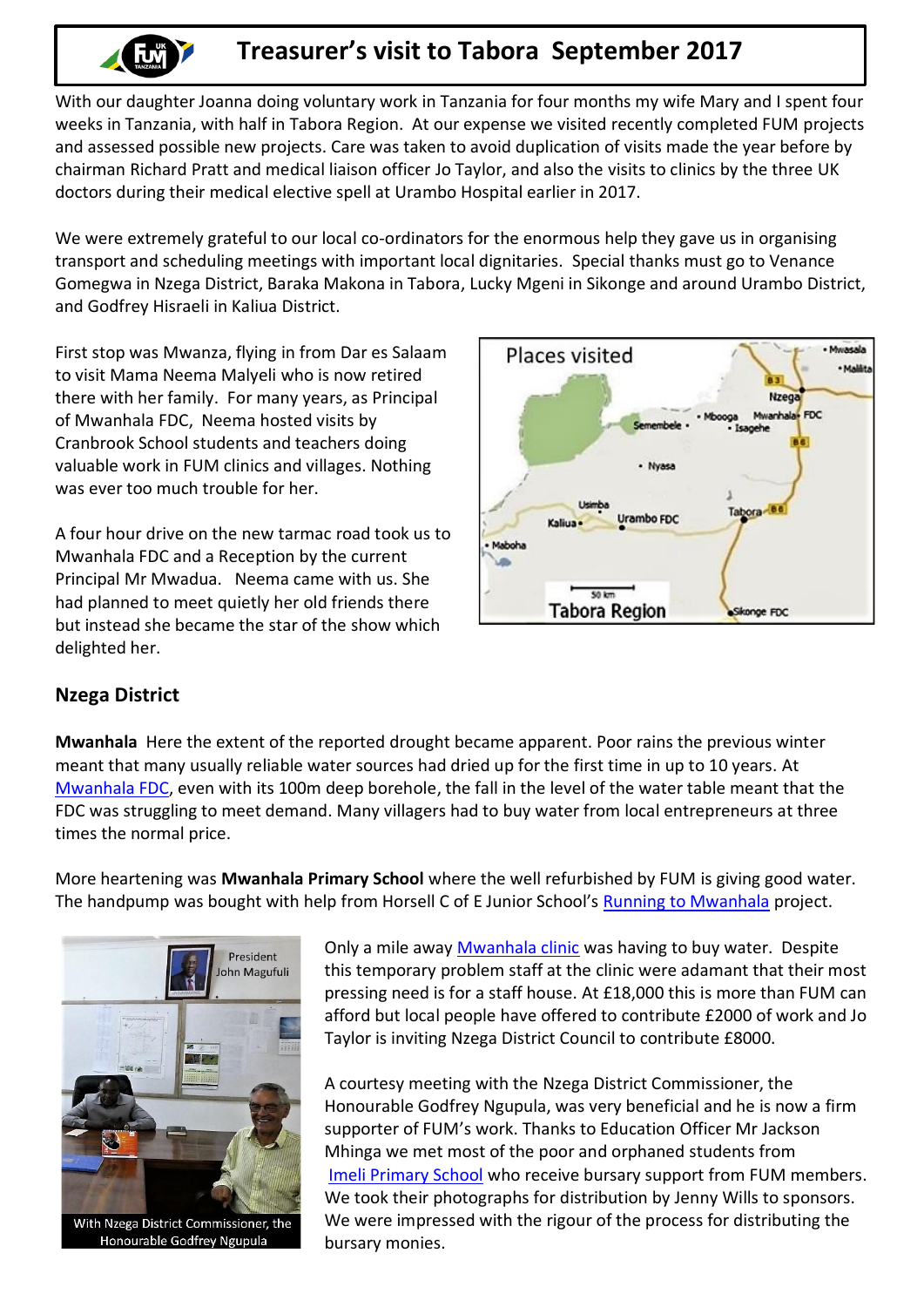**Nurses** To help alleviate the shortage of nurses at [Nzega Hospital](http://www.fum.org.uk/medical-aid/hospitals/nzega-hospital) FUM and our colleagues at FON [Friends of Nzega](http://opencharities.org/charities/289440) have for some years wanted to support poor local citizens who wish to train as nurses for two years and then be employed at the hospital. This had not proved possible so far because of the government's centralised system for nurse training and employment. Discussions with the District Medical Officer Dr Sengo centred on this issue and it is heartening that a possible solution has been identified. Separately, a route has now been established for some current Nzega nurses to upgrade their skills and we are supporting our first such nurse. Our aim is for several students each year. We visited the smart new Nursing School in Nzega and the old building, now used as extra dormitories. The electrics here were in very poor condition but have now been overhauled thanks to funding from FON.

**[Mbooga](http://www.fum.org.uk/medical-aid/nzega-clinics/mbooga-clinic)** we visited here to see the progress with the large rainwater harvesting scheme paid for by FUM. This was well advanced and is now in full use. The clinic was being upgraded, including tiled walls and floors, thanks to a government RBF grant for good performance.

**[Semembela](http://www.fum.org.uk/medical-aid/nzega-clinics/semembele-clinic)** the FUM borehole and pump were completed in 2017 and are much appreciated by villagers. The girls' dormitory at the secondary school is almost at capacity with 32 girls in residence who would otherwise not have been able to attend the school. The clinic, one of FUM's very first, a Gillett clinic built in 1983, has largely been superseded by a smart new one funded by World Vision, but it still provides useful accommodation for vaccinations, ante-natal and counselling.

**[Mwasala](http://www.fum.org.uk/medical-aid/nzega-clinics/mwasala-clinic)** the FUM borehole and pump, completed in 2016, were still giving good water despite the drought. The doctor's house was looking good after work by FUM and the patients' new toilets at the clinic were nearing completion. The clinic was being upgraded with a government



Mbooga village executive outside the clinic

**[Malilita](http://www.fum.org.uk/medical-aid/nzega-clinics/malilita-clinic)** this Gillett clinic from 1983 was in very good condition thanks to its RBF grant. Storage arrangements for medicines were excellent, the best we saw. John Gillett would have been proud of 'his' clinic. We were entertained with a very imaginative song and dance routine by local school children, including a very imaginative musical 'wish list' for future support from FUM !



RBF grant.

Fire Dance welcome at Imeli School

**Nyasa 2 Primary School**. The population increase nationwide means that the school is almost bursting at the seams with over 3000 pupils. The government now provides free tuition but as a result has little money for extra teachers or buildings. There are two 'shifts' for teaching yet classes still average over 70 pupils. The 1500 boys have just four toilets so FUM, with help from St Germans Primary School in Devon, is paying for another seven to be built.

**[Imeli Primary School](http://www.fum.org.uk/student-sponsorship)** FUM has had a long association with Imeli PS, helping to transform it from an inner-city sink school to one of the most popular in Nzega. FUM is also providing bursaries for its poor and orphaned students to attend secondary school. Like Nyasa 2 it now has a chronic shortage of boys' toilets so FUM is helping to build more.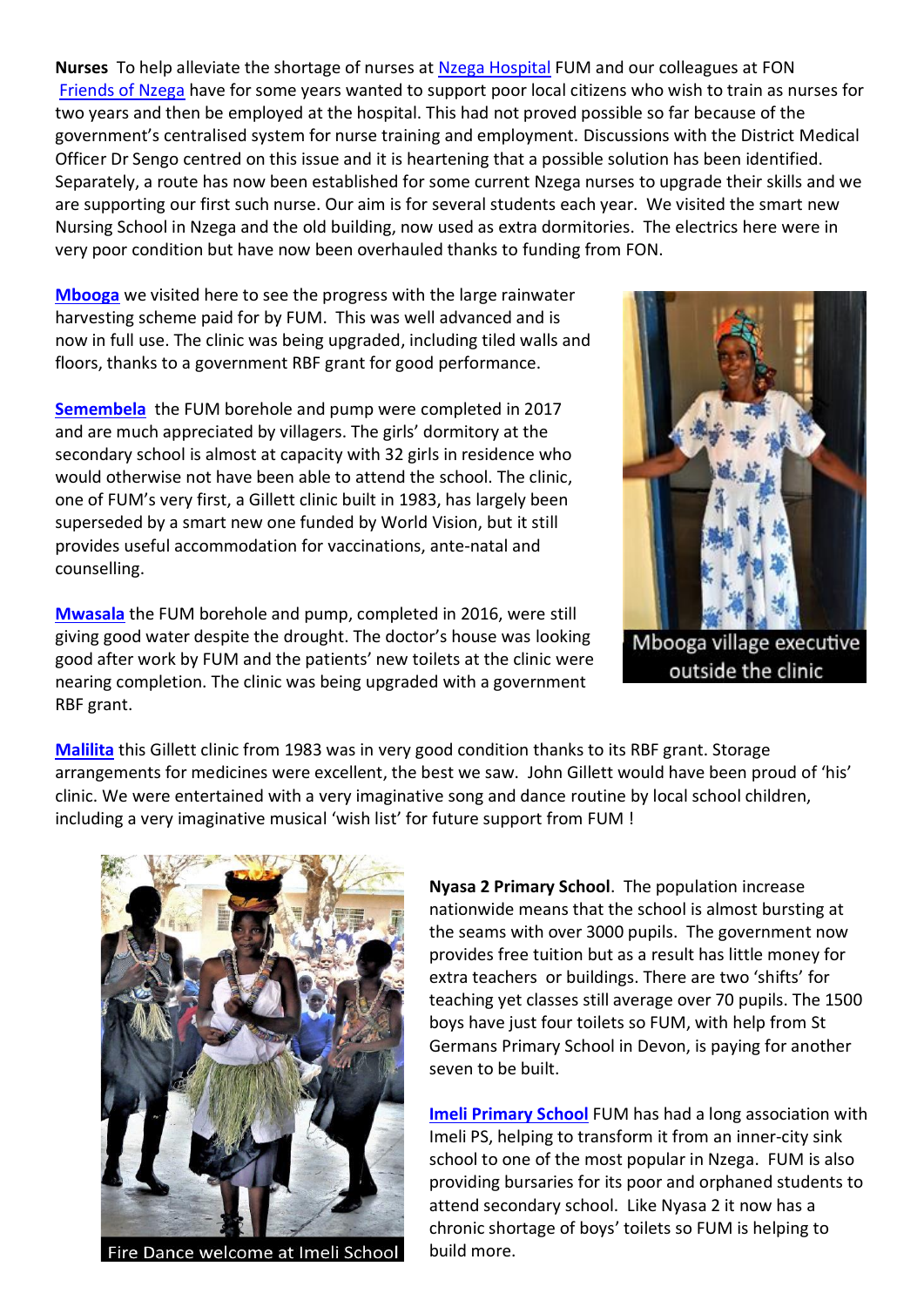**[Isagenhe](http://www.fum.org.uk/medical-aid/nzega-clinics/isegenhe-clinic)** the two shallow wells were refurbished by FUM in 2014 and 2015 and looked in good condition but both were dry for the first time in seven years. The clinic was still in good condition after being repainted by Cranbrook School students in 2015 and the ceiling repaired in 2016. The head teacher at the primary school is interested in having a link with Bere Alston PS in Devon but communication is not easy.

Brief visits were also made to **a)** Mwanhala Secondary School whose great wish is for a girls' boarding hostel similar to that at Semembela and to **b)** a small but lively women's tailoring group in Nzega with a shop selling their bright and beautifully finished designs.

**Tabora** Meetings with senior politicians such as the District and Regional Commissioners were cancelled three times due to their other more pressing commitments. A particular pleasure was meeting again Elias Masatu, FUM's co-ordinator for over 25 years until his retirement. As always he looked very smart, his mind is still sharp but his English has suffered a little due to a slight stroke.

**[Sikonge FDC](http://www.fum.org.uk/education/sikonge-fdc)** A month before our visit a serious fire destroyed the administration block and all the college records. Although there is an ongoing investigation it seemed clear that the cause was an electrical fault in a light switch. We were impressed with the efforts of the new Acting Principal Mr Shilinde and his staff to maintain the curriculum and prepare students for their important examinations in November/December. As a result FUM has restored the bursary payments (for poor students) that were suspended after the fire. The loss of the administration block roof seriously affected water collection at the college. As a result, with on-site advice from Mr



Nzega women's tailoring group



Lucky and the local water company head Mr Benjamin, FUM paid for some replacement capacity and this was completed in time for the November rains. An unexpected positive development from the fire is that the College Board has been reinstated after several years' dormancy and is already generating resources to help get the college back on its feet.

## **Urambo and Kaliua Districts**



**[Urambo FDC](http://www.fum.org.uk/education/urambo-fdc)** We were pleased to be able to stay in Devon House, the guest accommodation built by FUM many years ago, and where the three UK doctors stayed during their elective placements earlier in the year. Guests pay £6 per night for board and lodging, a useful source of income for the FDC. Under the energetic leadership of the Principal Mr Herman Nestory the FDC has strong student numbers and is doing well. Students come from a wide area, one even from the coast about 700 miles away. Although the FDC is now connected to Urambo town water supply the region-wide drought, together with a town pumping problem, meant that water was limited. Poor maintenance resulted in the college vehicle being out of action for three months but it is now repaired and a new maintenance schedule is in place.